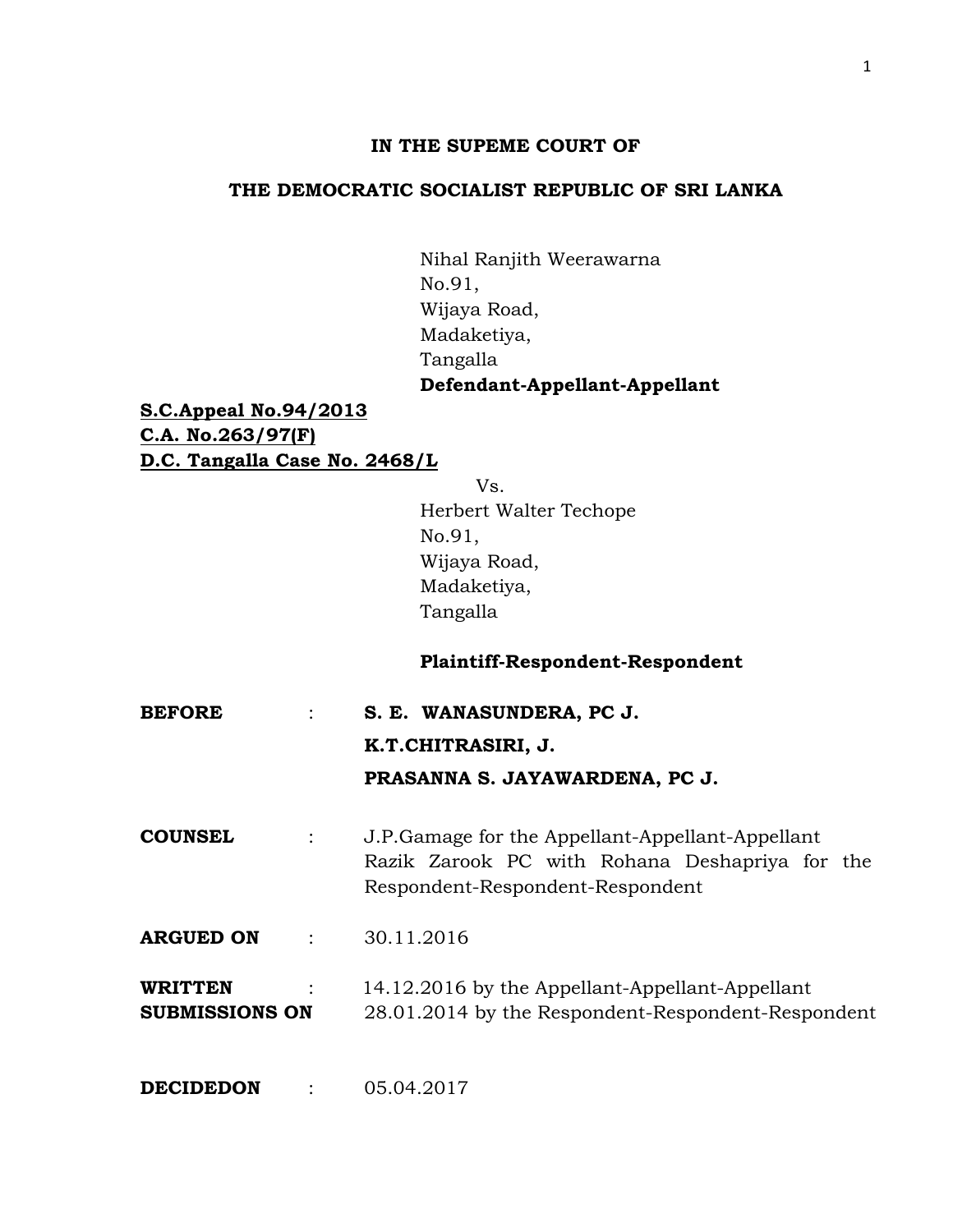## **CHITRASIRI, J.**

Plaintiff-respondent-respondent (hereinafter referred to as the respondent) filed this action relying upon the lease agreement bearing No.386 attested by Siri A. Andrahannadi, Notary Public. Parties to the said lease agreement were the respondent and the defendant-appellant-appellant (hereinafter referred to as the appellant). Upon a perusal of the averments and the manner in which those averments are pleaded in the plaint, show that the respondent, he being a foreign national had been keen to have a house in Sri Lanka for him to live whenever he comes to this country. The way in which moneys were spent by the respondent for this purpose also is explained in detail in the plaint. Those matters are found not only in the averments in the plaint but in the evidence as well. The evidence also shows the manner in which the respondent came into occupation of the premises having spent a substantial amount of money.

The appellant in his answer has stated that he had no intention to have the said premises leased out to the respondent. He also has stated that the respondent did not pay him the full consideration referred to in the lease agreement marked P1. In the answer, the appellant has also pleaded that the aforesaid lease agreement P1 has no validity before the law. He has also taken up the position that the cause of action pleaded by the respondent has prescribed.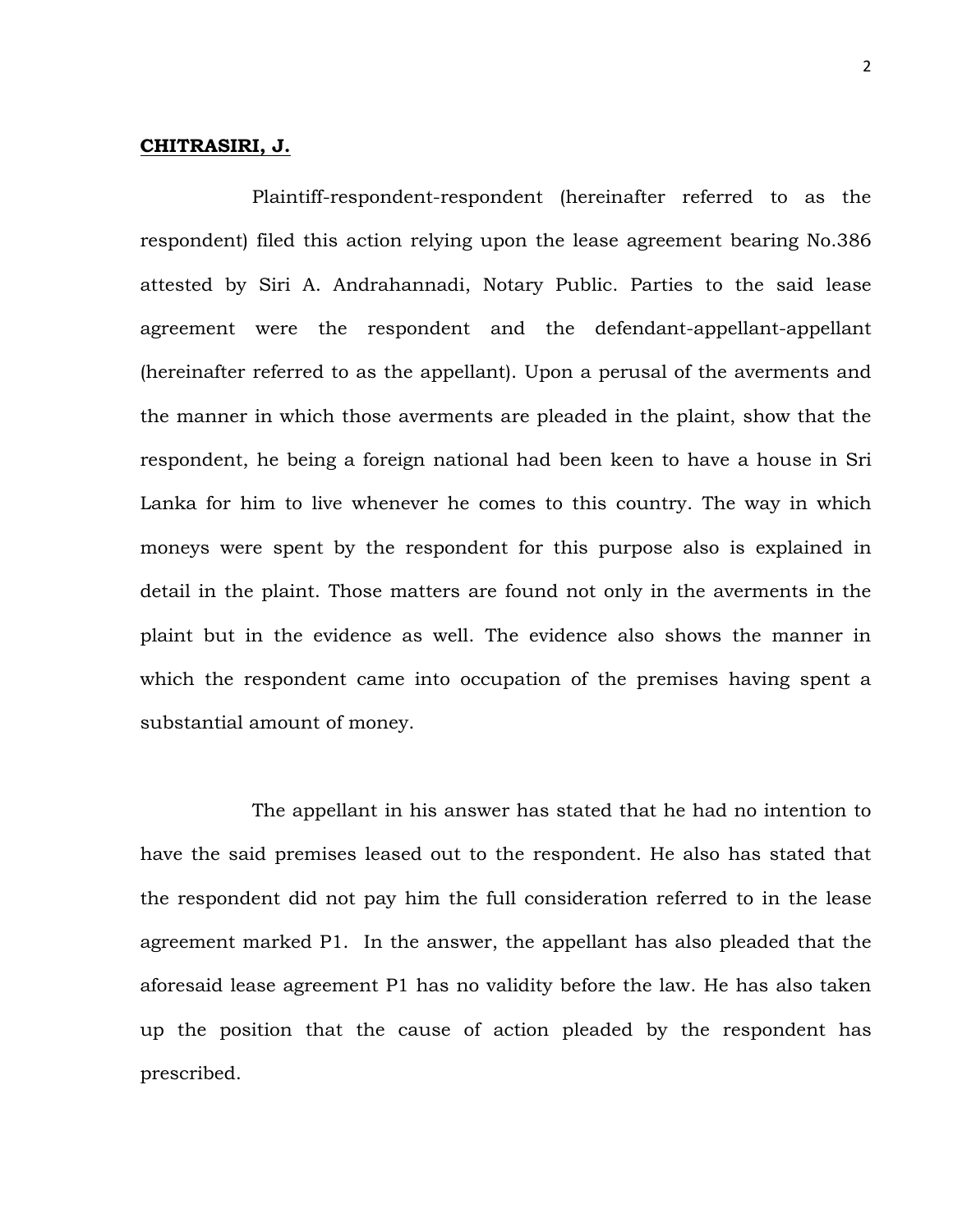Relying upon the pleadings referred to above the parties framed their issues before the learned District Judge. Thereafter, the case proceeded to trial and the learned District Judge decided the case in favour of the respondent. Being aggrieved by the aforesaid findings of the learned District Judge, appellant filed an appeal in the Court of Appeal. Court of Appeal dismissed the appeal of the appellant. Thereafter, the appellant came to this Court seeking to have both the judgments of the District Court as well as the Court of Appeal set aside.

When this matter came up before this Court on the 15<sup>th</sup> July 2013, it granted leave, on the question of law set out in paragraph 9(b) of the petition of appeal. The said question of law reads as follows:-

"*Did the Court of Appeal err in law in deciding that the cause of action had not been prescribed?"*

Therefore, the only issue that is to be determined in this appeal is to ascertain whether or not the cause of action of the respondent is prescribed. According to the learned Counsel for the appellant, the aforesaid question of law is based on Section (4) of the Prescription Ordinance. It reads as follows:-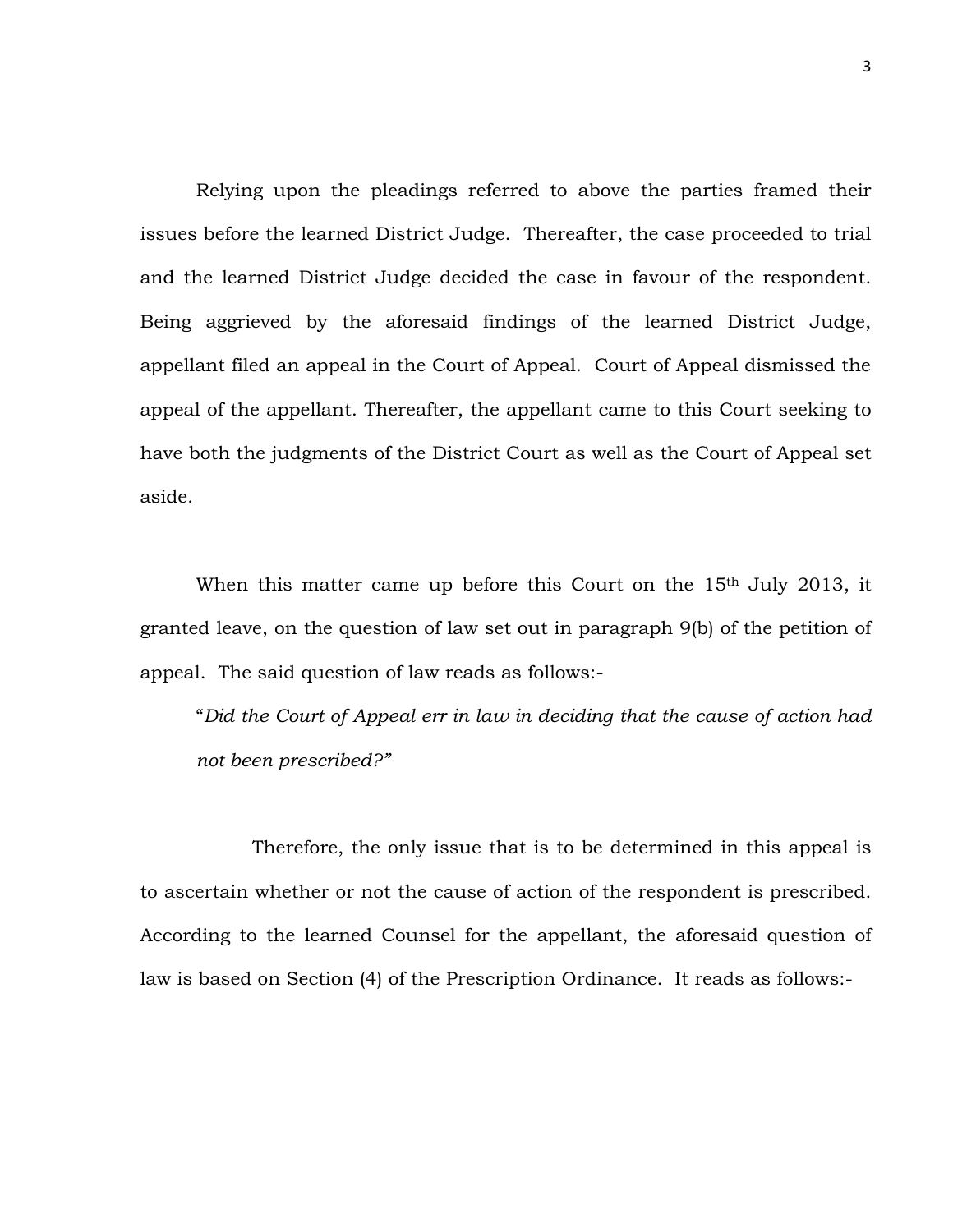*"It shall be lawful for any person who shall have been dispossessed of any immovable property otherwise than by process of Law, to institute proceeding against the person dispossessing him at any time within one year of such dispossession. And on proof of such dispossession within one year before action brought, the Respondent in such action shall be entitled to a decree against the appellant for the restoration of such possession without proof of title."*

The aforesaid provision of the law applies when a person is dispossessed from any immovable property. Next question then to be answered is whether that person who was dispossessed, came to court for relief within one year from the date of dispossession. Contention of the appellant is that the respondent has failed to file action within a period of one year from the date that he was dispossessed as required by Section 4 of the Prescription Ordinance.

In support of that, the appellant has relied on paragraph (16) of the plaint in which the respondent has averred that the appellant did not allow him to enter the premises on 19<sup>th</sup> January 1992. The appellant has also stated that the evidence of the respondent was that he was prevented entering the premises in dispute when he returned from Nurwara Eliya on the 19th January 1992. (vide at page 116 in the brief) Accordingly, the appellant has argued that the respondent when seeking relief under Section 4 of the Prescription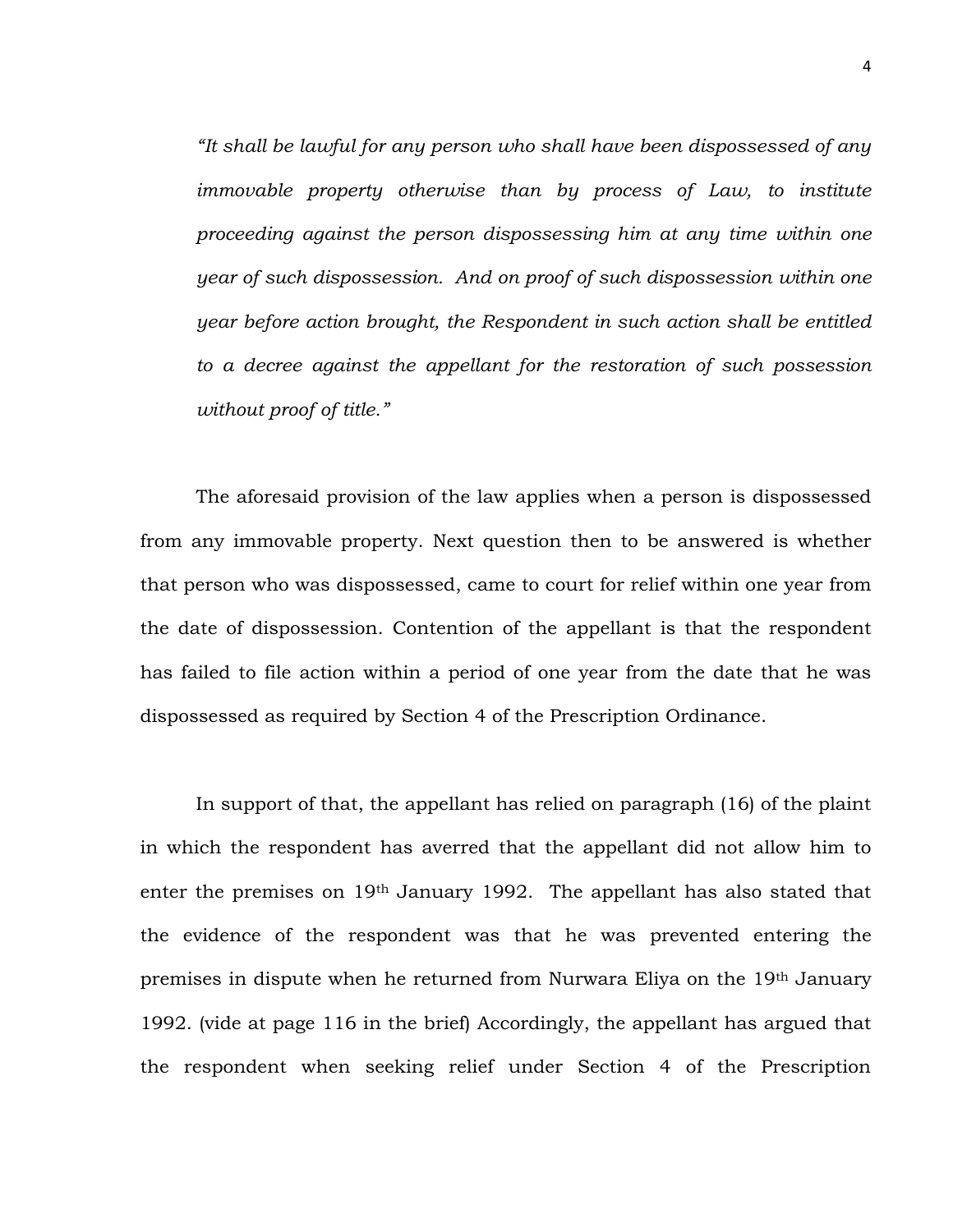Ordinance, he should have filed the action on or before the 19th January 1993. Admittedly, the date of filing of this action is 28.06.1993. Hence, on the face of it, it is clear that the date of filing the plaint in this case is beyond the period of one year when counted from the date of dispossession namely 19.01.1992.

However, it is important to note that the appellant has failed to refer to the aforesaid Section 4 of the Prescription Ordinance upon which the argument was advanced in this Court, when his Counsel made submissions at the conclusion of the trial in the District Court. His submission to the learned trial Judge was on the basis of Section 6 of the said Ordinance and not on Section 4 therein. It was the position taken up by the appellant, right throughout the trial. The law referred to in Section 4 of the Prescription Ordinance was never brought to the notice of the trial judge. Indeed, the appellant's reliance on Section 6 of the Prescription Ordinance had been based on the lease agreement put in suit by the respondent. Accordingly, the appellant himself has taken up the position that it is the date of execution of the lease agreement that should be taken into consideration when determining the issue of prescription. [vide at page 273 in the appeal brief] Therefore, it is clear that the position taken up by the appellant as to the applicability of Section (4) of the Prescription Ordinance has never been an issue in the trial Court. In the circumstances, this Court cannot find fault with the decision of the learned District Judge on the question of prescription.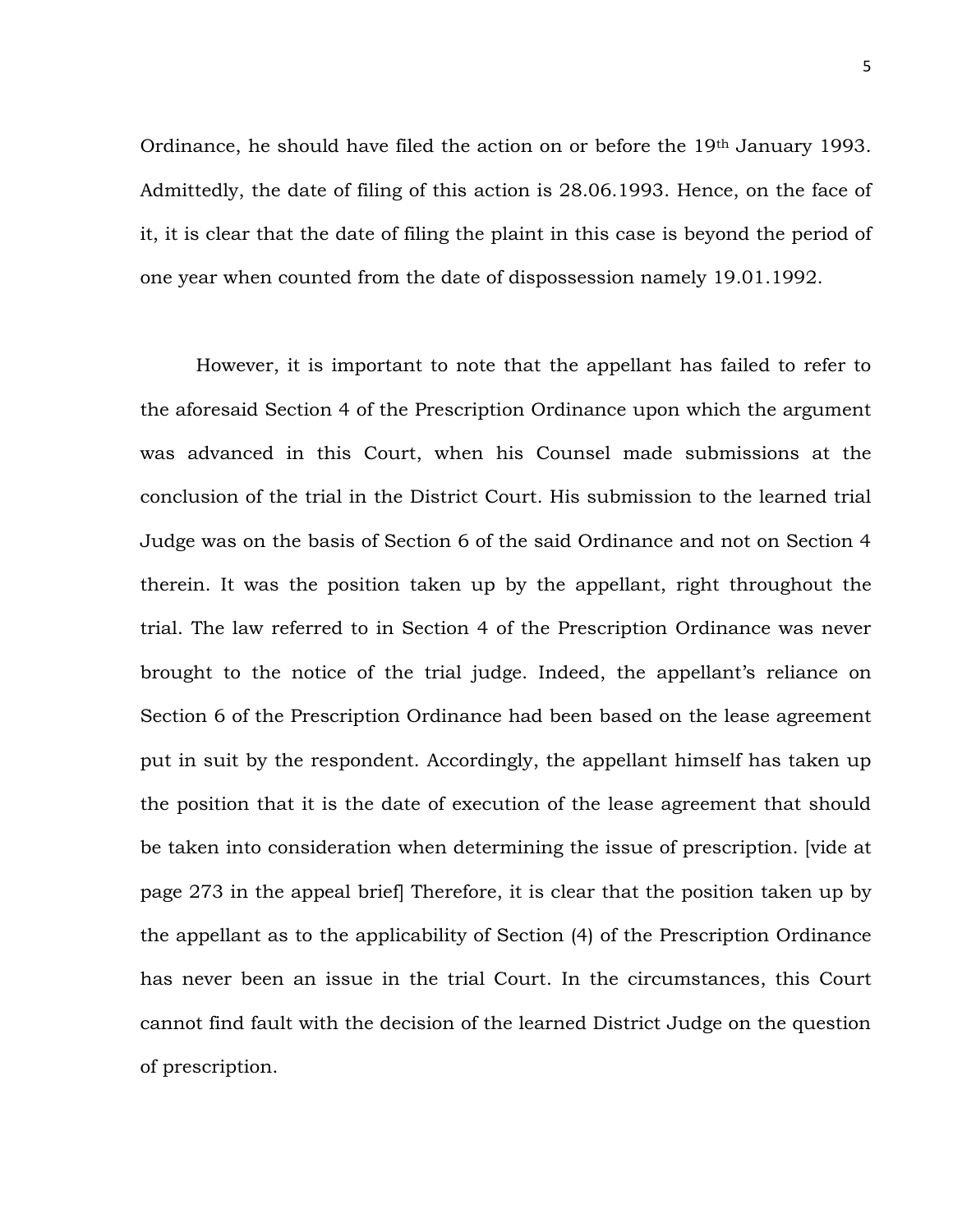Be that as it may, I shall now consider whether the appellant has established whether the issue before this Court falls within the ambit of Section (4) of the Prescription Ordinance. As mentioned hereinbefore, the plaint of the respondent is basically on the strength of the lease agreement marked P1. In fact, it is the position taken up by the appellant too in the trial court. Such a position is evident by looking at all the issues framed by the appellant. Accordingly, it is seen that the respondent has presented his case to meet such a defence and not on the basis of Section 4 of the Prescription Ordinance. Therefore, merely because the reliefs sought in the plaint are to restore him in possession, it cannot change the character and the scope of the plaint particularly when arguing an appeal.

In this instance, it is also necessary to look at the background that prevailed when executing the lease agreement between the respondent and the appellant. Respondent being a foreign national has spent a huge sum of money to have his home in Sri Lanka. In order to achieve his desire, he has sought the help of the appellant. It may be due to the impediments in the law that was prevalent in Sri Lanka at the time the lease agreement P1 was executed, as far as the foreign nationals are concerned. Learned District Judge having considered the evidence carefully has held that the respondent is entitled to regain possession of the premises in dispute having interpreted the terms and conditions of the lease agreement marked P1.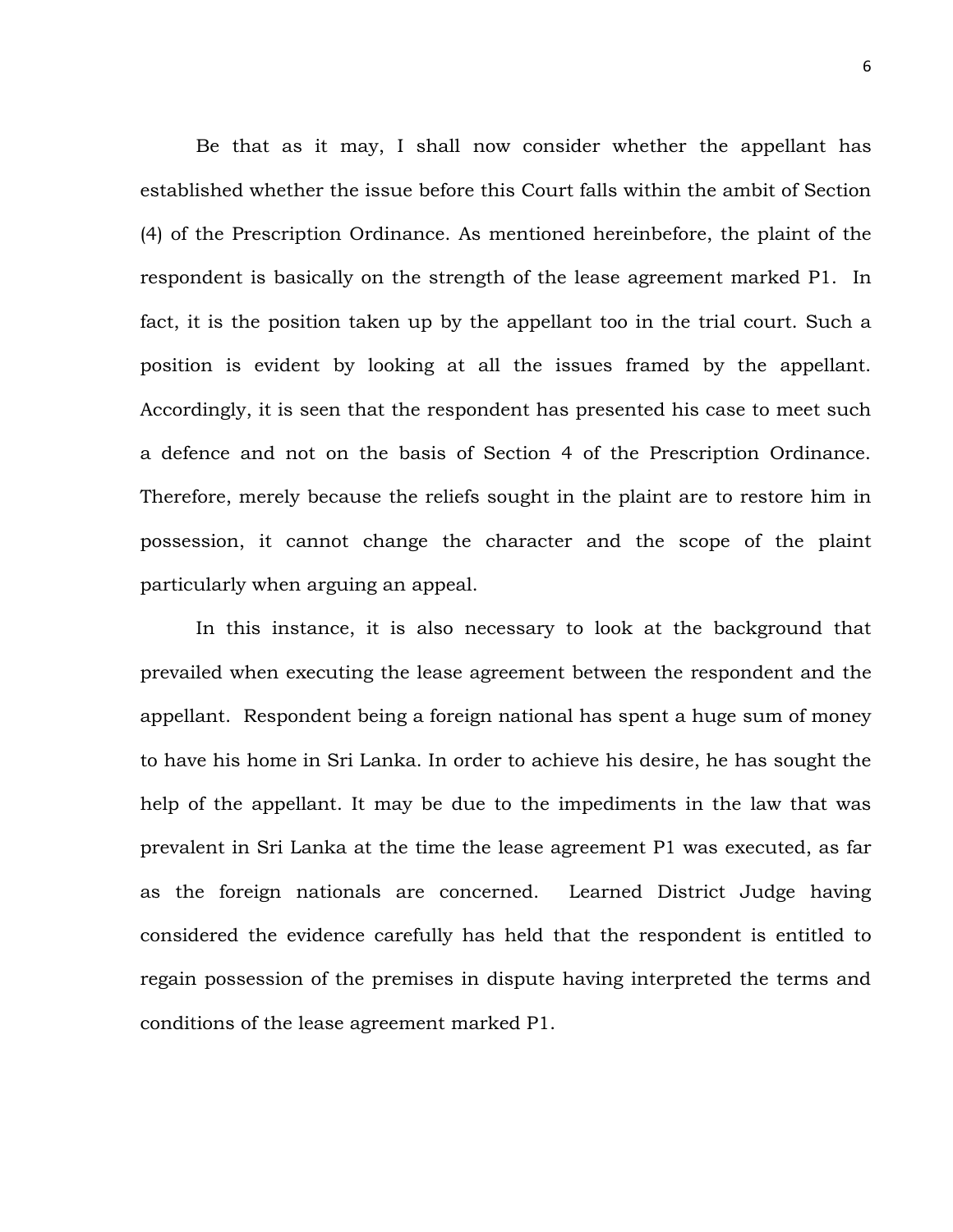In this connection, I would like to quote one passage from the judgment of the learned Judge in the Court of Appeal to see how he has looked at the issue. In that judgment, Anil Gooneratne J. has stated thus:

*"if one considers document P-1 and the evidence suggested by Appellant-Appellant to invalidate the lease document, I find that the Appellant had not been able to substantiate any of those matters. P-1 and its conditions*  in no way prejudice or result in a failure of justice to either party. If at all *the wrongdoer is the Appellant who prevented access to the Respondent Respondent, to the premises in question."*

Learned Counsel for the appellant has referred to two cases namely, **Fernando vs. Fernando 13 NLR 164** and **Silva vs. Appuhamy 15 NLR 297** in support of his contention. In the case of Fernando vs. Fernando the lease agreement relied upon by the plaintiff were defective and also contained infirmities. That was the reason assigned by Court when disregarding the lease agreement. However, the court in that case found that there were material to consider it as a possessory action in order to grant relief to the person who was dispossessed. In the case of Silva vs. Appuhamy (Supra) the lessee has subsequently become a co-owner having purchased part of the land in dispute in that case. Therefore, the two decisions relied upon by the learned Counsel for the appellant cannot be applied to this case since the facts involved in those cases are different to the facts in the case in hand.